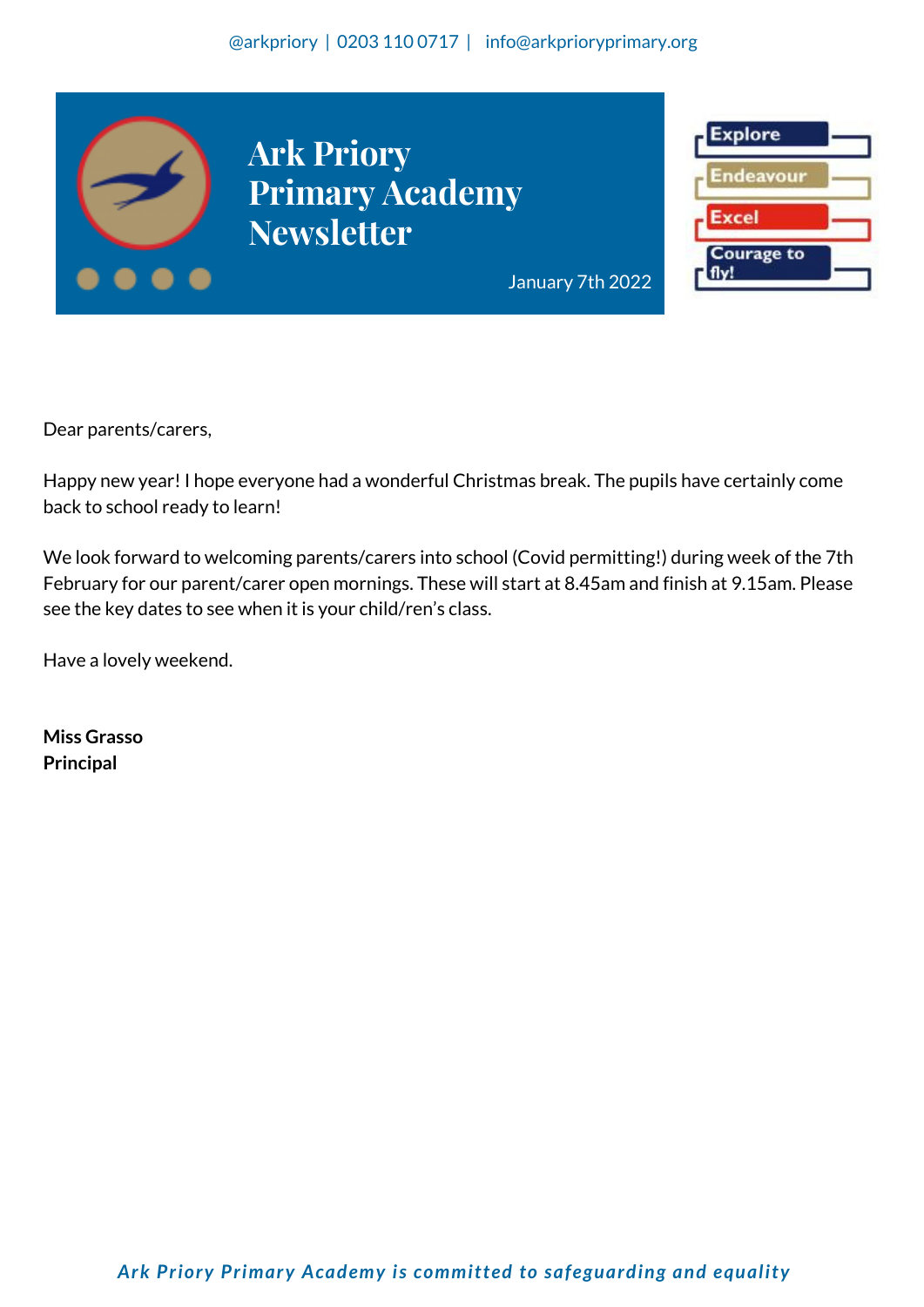## **Attendance**

Our attendance has dipped in recent weeks, and I really want to make sure that this term, we start with good attendance and maintain it. Please make sure you bring your child/ren to school on time. The gate closes at 8.35am each morning, and those who arrive after this will be marked in as late.

We were the number one school in the whole of Ealing for our attendance before the pandemic and I want us to maintain this prestigious status. Thank you for your continued support.



# **School success starts** with attendance

Ark Priory Primary Academy is committed to safeguarding and equality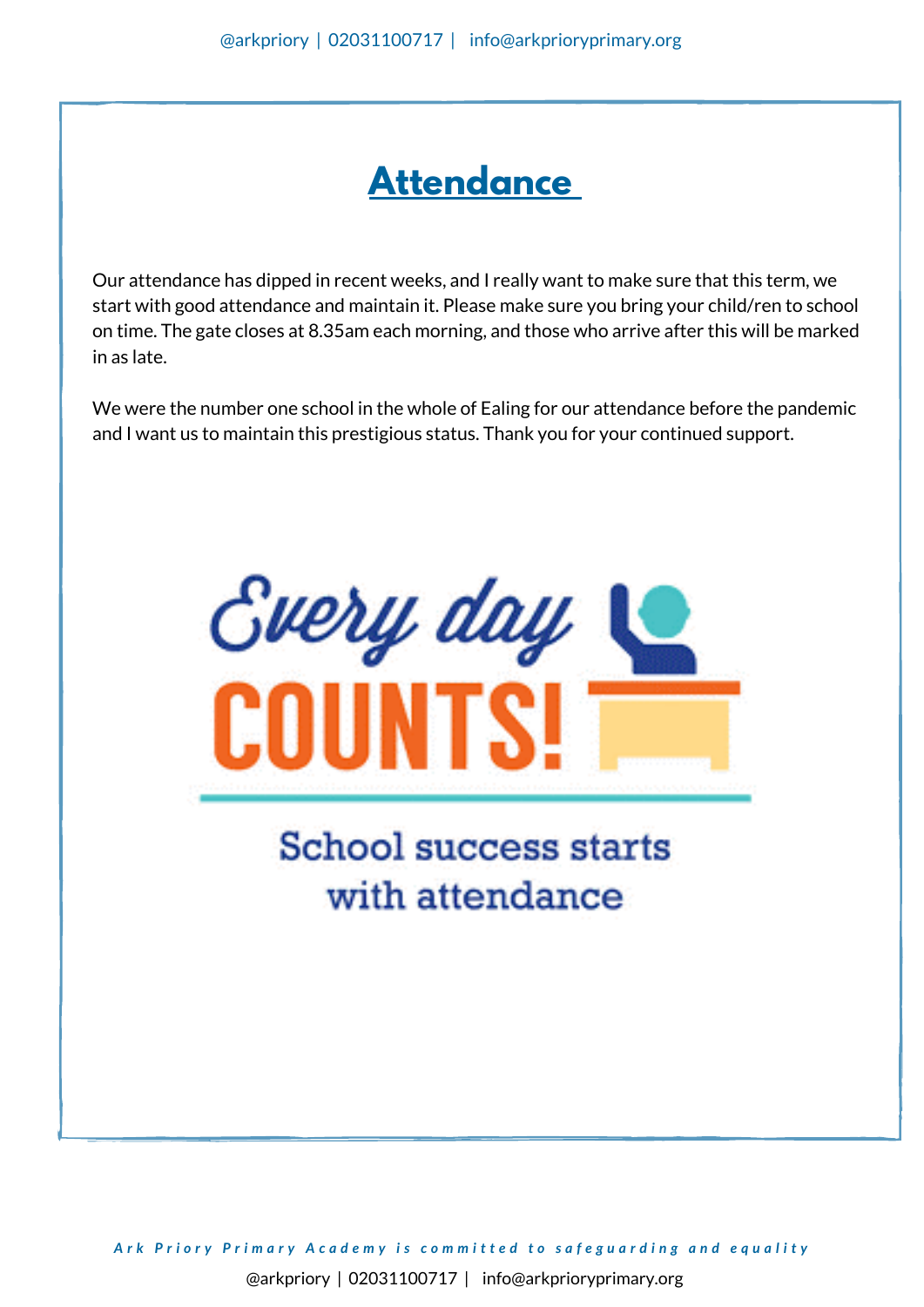## **Healthy Eating**

<https://www.nhs.uk/healthier-families/>



I would like to remind parents/carers that we are a 'Heathly School' and will working towards our Gold Award this year.

I have seen a huge rise in the number of children eating sugar snacks as they leave the school at the end of the school day like crisps, cakes and even a whole large bar of chocolate. Please be aware that this is not in keeping with our school's attitude towards snacks and healthy eating, and I implore you as parents/carers to make sure your child/ren have healthy snacks at the end of the day.

We are working with Ealing to ensure that we are 'sugar smart' in school and I urge you to do the same.

### https://www.ealing.gov.uk/info/2012 02/healthy lifestyles/2318/sugar sm art/1

23% of Primary aged pupils in Ealing are overweight/obese- these are very worrying statistics, and it is down to us all as a community to do the best we can to ensure our pupils maintain a healthy lifestyles which includes a balanced diet.



Ark Priory Primary Academy is committed to safeguarding and equality @arkpriory | 02031100717 | info@arkprioryprimary.org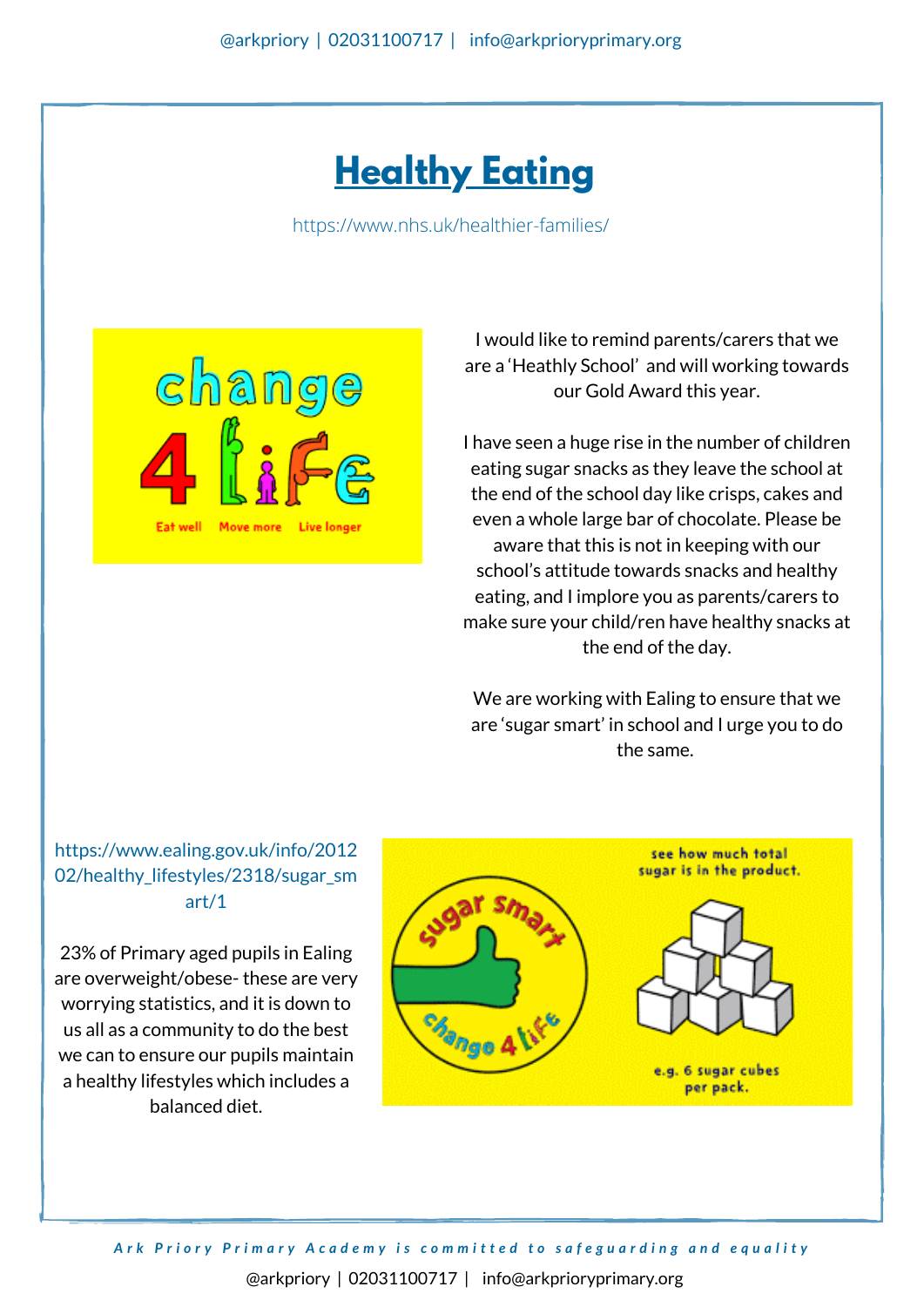## **Show Racism the Red Card**



Rohanna bumped into Pablo, one of our QPR colleagues and his daughter, during the Christmas break and it reminded me to highlight the great work that QPR do in our school, as well as our involvement in the 'Show Racism the Red Card' event in November last term.

We started our partnership with QPR in 2019 via the 'Primary Stars' Program which is paid for by our Sports Grant. Through this program, we receive a specialist coach who works with all our pupils and staff across the week to upskill staff and provide high quality sports lessons for our pupils. Our coach Josh also runs our lunch time program for pupils, and an after-school club every day from Monday – Thursday. We have had positive feedback about the program from all our stakeholders, particularly parents who were very keen to have more sports in school post-lockdown. Through this partnership we have also been involved in a number of additional events, such as football tournaments and most recently the 'Show racism the red card day' which was held earlier this week. 'Show racism the red card' is a charitable organisation that aims to bring the discussion into schools, and support children to understand the impact of discrimination and what they can do to stop it.